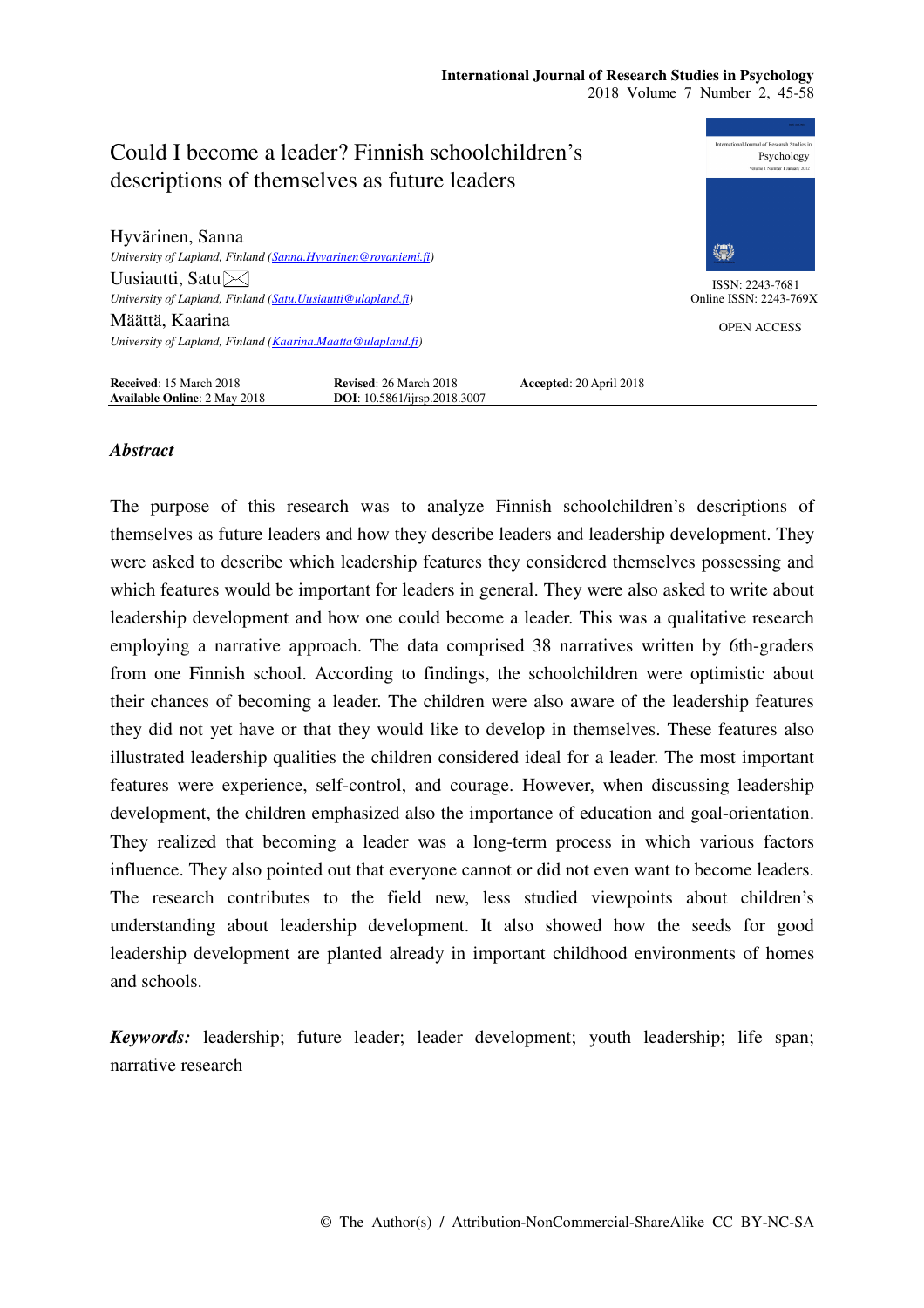# **Could I become a leader? Finnish schoolchildren's descriptions of themselves as future leaders**

# **1. Introduction**

The way people perceive themselves and their relationship with others develops within the social environment they grow and develop (Lehtinen, Kuusinen, & Vauras, 2007; Berscheid, 2002). Therefore, the phases of childhood and youth are crucial even though individual change occurs through the whole life span (Lehtinen, Kuusinen, & Vauras, 2007; Berscheid, 2002). Positive development depends on a variety of factors. For example, Snyder and Lopez (2002) refer to the process in which the family, school, youth environment, and workplaces have their own roles. Likewise, our conceptions of leaders and leadership are partly molded already in our childhood, through examples, values, attitudes, models, and future expectations set at our homes (Allen, Hauser, Bell, & O'Connor, 1994; Berscheid, 2002; Bradley & Corwyn, 2002; Hartman & Harris, 1992; Hyvärinen & Uusiautti, 2014; Madsen, 2007; Uusiautti & Määttä, 2013c) along with other early learning experiences (Hyvärinen, Uusiautti, & Määttä, 2014; Li et al., 2007; Lord & Hall, 2005; Murphy & Johnson, 2011). In addition, we are influenced by the media and the image of leadership presented by it (see e.g., Aubrey & Harrison, 2004; Hoffner, 1996).

Nowadays, entrepreneurship and leadership are perceived as factors enhancing productivity and well-being in various organizations, and therefore, leadership research has expanded to various scientific fields (Ladkin, 2010; Northouse, 2013; Peele, 2005; Yukl, 2010). Definitions and theories of leadership have changed during the past century, due to which a comprehensive picture of leadership research is difficult to create. In this research, we lean on developmental theories and take a look at leadership from the human lifespan perspective.

From this perspective, human development is perceived as an entity (Baltes, 1987; Erikson, 1998; Levinson, 1986). Latest studies have shown increasing interest in leadership as a development process that covers the whole lifespan (Day, 2000, 2011; see also Ligon, Hunter, & Mumford, 2008; Madsen, 2006, 2007; Riggio & Mumford, 2011; Westman, 2000). In this research, the lifespan perspective starts from children's perceptions of leadership development. This is interesting although there is a lack of theoretical models that would explain how leadership development begins in (early) childhood (Murphy & Johnson, 2011). Here, we define leadership development as a manifestation of positive development occurring as a sum of many factors (Hyvärinen, 2016; Uusiautti & Määttä, 2013a; Uusiautti et al., 2012). According to Murphy and Johnson (2011), development as a leader is a self-affirming process in which small steps in early development can have a significant influence in later development as a leader.

By analyzing children's leadership conceptions (see also Bigler, Arthur, Hughes, & Patterson, 2008), it is possible to reach a unique viewpoint to leadership development and essence of leadership. Children's descriptions reveal information about potential leadership characteristics and emerging journey toward a leadership position. This is a less studied viewpoint in the field of leadership research. Even if children's conceptions were unrealistic, their descriptions could show what kinds of expectations they have—or have learned—regarding their chances of becoming a leader or preferred leadership characteristics.

## **2. Theoretical Background**

The lifespan viewpoint to leadership development (see Murphy & Johnson, 2011) has emphasized childhood experiences as the basis of leadership development later in life (see also Ligon, Hunter, & Mumford, 2008, Madsen, 2007; Riggio & Mumford, 2011; White, Cox, & Cooper, 1992). These early developmental factors can be divided into three categories that are early influences, parenting styles, and early learning experiences (Murphy & Johnson, 2011). Our research focused mainly on the latter, because of their importance to the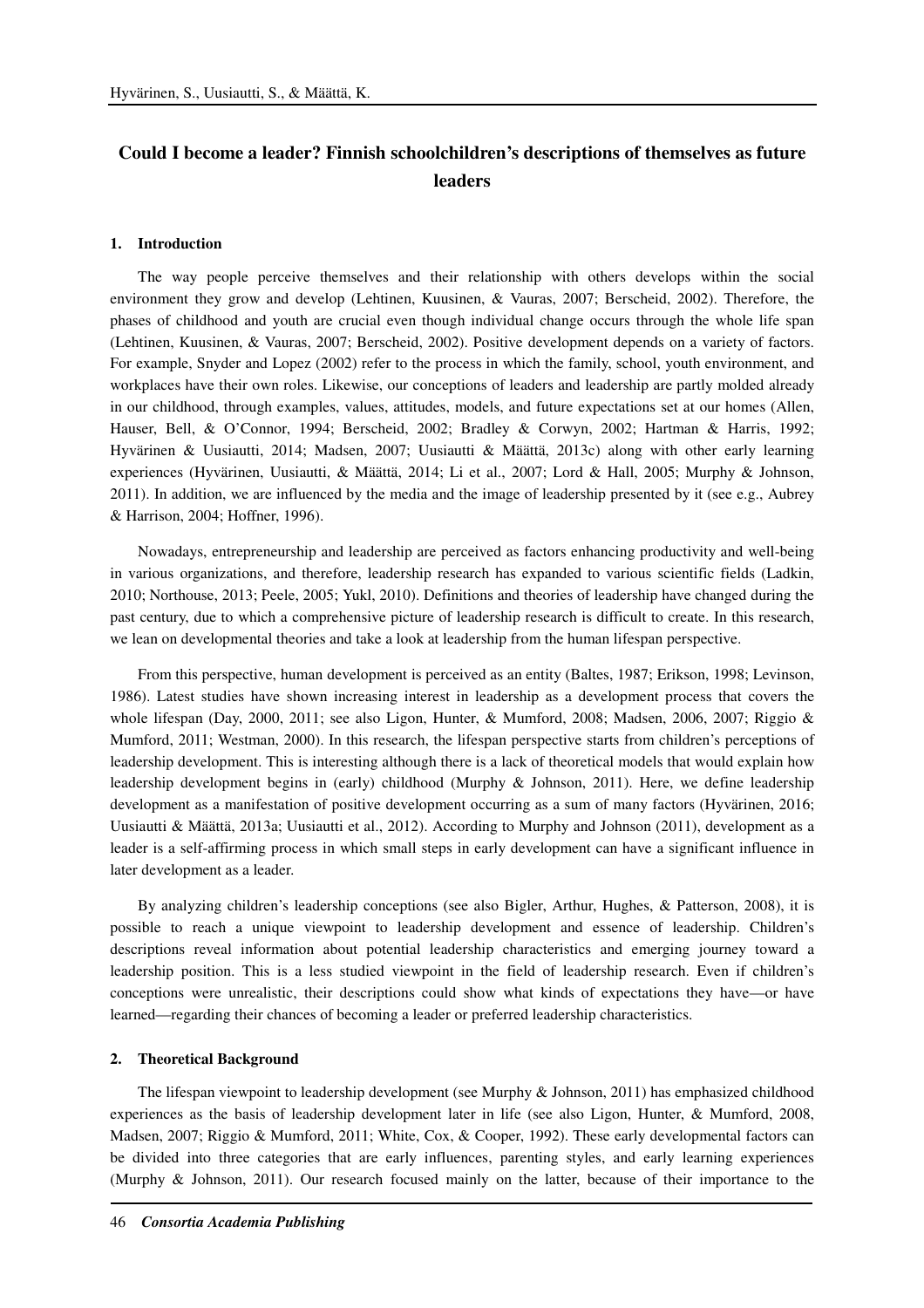emerging leader identity (see Lord & Hall, 2005).

Early learning experiences cover comprehensively various areas of life from education to sport and other practical elements (Murphy & Johnson, 2011). Naturally, schooling and education have their own role in leadership development in school age (Madsen, 2006; Mitra, 2006; Murphy & Johnson, 2011). Schools influence on leadership development through general educational experiences and leadership-specific education (Murphy & Johnson, 2011). The latter means the special leadership training or practices that schools may offer already during elementary education. These experiences can be crucial to the eventual leadership development (see e.g., Matthews, 2004; Myers, Slavin, & Southern, 1990). On the other hand, from the perspective of Finnish basic education and this research, the school provides schoolchildren with numerous opportunities to practice leadership skills (e.g., presentation, interaction, and teamwork skills) during the school days (e.g., in student organizations) and leisure (e.g., in clubs), and thus supports children's potential development as leaders (Ansala, Uusiautti, & Määttä 2015; Murphy & Johnson, 2011) and career development (see e.g., Maree, 2018; Peila-Shuster, 2018).

Many leadership characteristics are molded by school-related experiences. These are, for example, the way people behave in challenging situations, tolerate disappointments, maintain social relationships, or feel happy about their achievements (Määttä & Uusiautti, 2018). Naturally, childhood homes have the main role, but schools can either strengthen or crush children's perceptions of themselves, their abilities, and future opportunities.

#### **3. Method**

The purpose of this research is to analyzed Finnish schoolchildren's descriptions of themselves as future leaders. The following research question was set for this study:

How do schoolchildren describe themselves as future leaders and how do they perceive the paths into a leadership position?

These main questions were specified with the following questions:

- What kinds of leadership characteristics did the children recognize in themselves?
- $\triangleright$  What kinds of leadership characteristic did the children consider important for future leaders?
- How did the children describe the process of becoming a leader?

The narrative research approach was chosen in this study (see e.g., Heikkinen, 2010; Lieblich, Tuval-Mashiach, & Zilber, 1998; Polkinghorne, 1995; Riessman, 2008; Salmela & Uusiautti, 2017). Narrative research represents an approach that focuses on narratives as ways of transmitting and constructing information. The relationship between research and narrative can be viewed from two main perspectives: the research data can be narratives but research also produces a narrative about the world (Heikkinen, 2010). Narrative research can refer to the information process as such, way of knowing, and the nature of information when it represents constructivism (Bruner, 1991; Heikkinen, 2010; Lieblich, Tuval-Mashiach, & Zilber, 1998; Riessman, 2008). In this research, the narrative approach covered not only the methodological choices concerning data collection but also data analyses thus forming a framework for the study as a whole (Heikkinen, 2010) as the purpose was to reach children's perceptions and experiences (Mahon, Glendinning, Clarke, & Craig, 1996; Uusiautti & Määttä, 2013a).

The data collection happened in a Finnish school among 38 sixth-graders (19 girls and 19 boys) born in 2003. They were asked to write an essay titled "Could I become a leader?" They were prompted with the following questions: What kind of leader would you be? What kinds of strengths or good qualities do you have as a leader? How would you become a leader? What kind of school or leisure time activities would be beneficial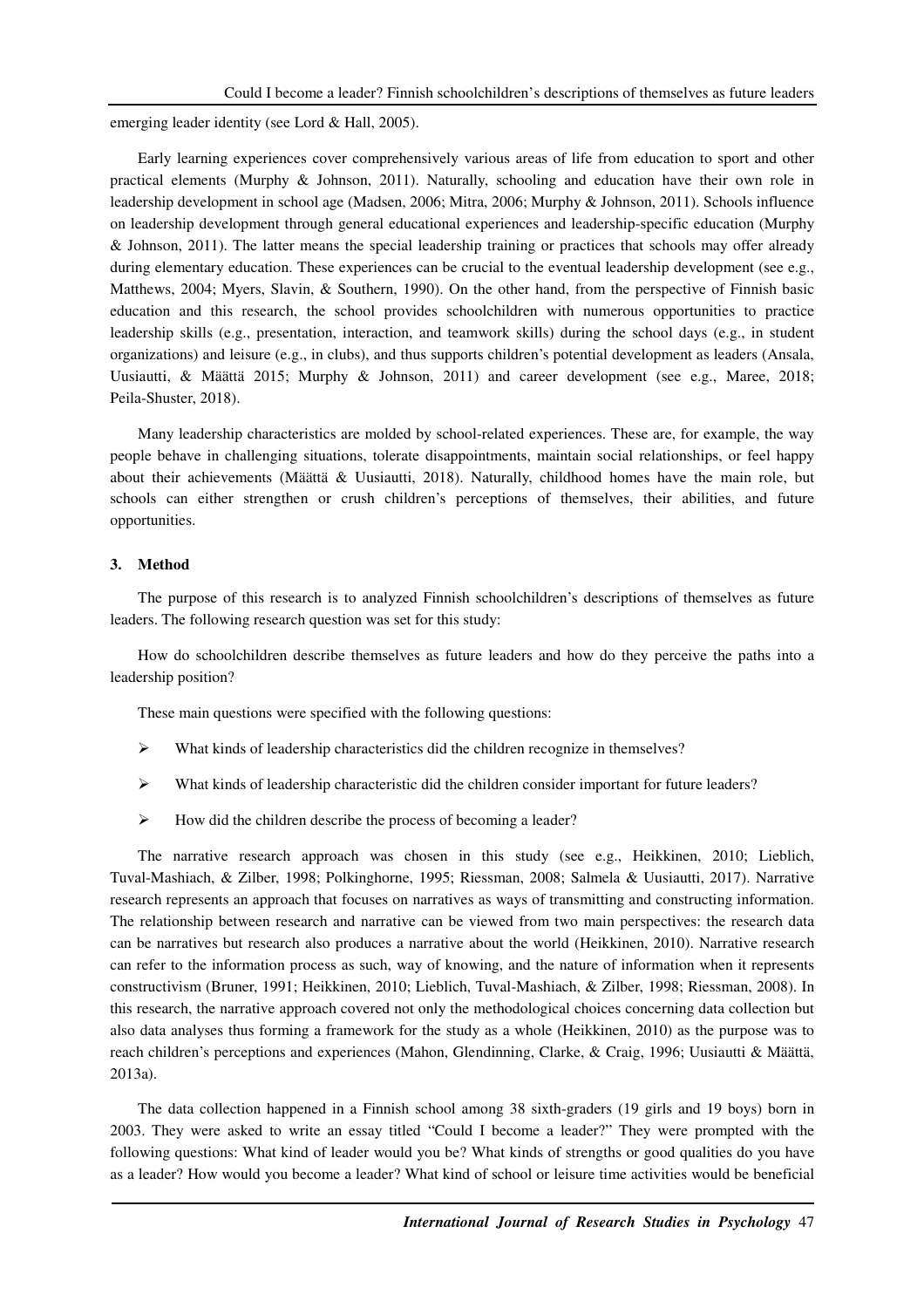to you? Who would be your idol or what kind of a leader would you like to be? Would you become a leader?

The students' narratives were analyzed with the analysis of narratives (Polkinghorne, 1995; see also Heikkinen, 2010; Riessman, 2001) also following Murphy and Johnson's theory of leadership development. The narratives were categorized into themes according to the research questions. When introducing the results, excerpts from the data are introduced to show how children described themselves as possible future leaders. Students were given random codes and are referred with numbers 1-38 without revealing their identity or gender to protect their anonymity.

Child research has many special dimensions that researchers must bear in mind (Clark, Flewitt, Hammersley, & Robb, 2014; Uusiautti & Määttä, 2013b). This research considers children as active and able subjects (Bucknall, 2014; Fattore, Mason, & Watson, 2012; Uusiautti & Määttä, 2013a). The importance of ethical action and reflection cannot be emphasized too much when researching children. In this research, the main purpose was to positively reach children's voices (see Alderson & Morrow, 2011; Lagström, Pösö, Rutanen, & Vehkalahti, 2010; Uusiautti & Määttä, 2013a). Permissions for the research were asked from children's parents, and children also were informed about the research and their right to participate in it or withdraw from it at any time.

#### **4. Results**

# *4.1 Leadership characteristics schoolchildren recognized in themselves*

Majority of the students (N=24, 16 girls and 8 boys) stated that they could be leaders in the future because of their *"wish to become a leader"* and because *"a leader's work is meaningful"*. They could recognize certain characteristics in themselves based on which these conclusions could be made. According to House and Mitchell (1975), good leaders typify a balanced combination of supportive and achievement-oriented elements (see also Hyvärinen, 2016; Hyvärinen, Uusiautti, & Määttä, 2015). These could be found in students' descriptions, too.

When it came to achievement-orientation, decision-making skills and perseverance were emphasized. Seven students wrote how they could become leaders because they simply liked leading and decision-making. This was seen a natural part of leadership.

*"I think I could be a leader because I like to make decisions."* (Student 19)

*"I am good at organizing thing and giving orders."* (Student 5)

*"I like to be the one in group who makes decisions and I like to oversee other's working."*  (Student 10)

Some students also considered themselves as potential leaders because they specifically did not like to be led by others. Instead, they genuinely expressed these characteristics in themselves and showed good self-knowledge.

*"I could be a leader because I do not like to do things if others tell me, and it would be nice to give orders and advice to followers."* (Student 16)

*"I like it when someone or some people listen to me and obey. I am not good at being under other's leadership because some characteristics in me make me express my opinions strongly. I can listen others' opinions and make compromises but I do not change mine easily."* (Student 11)

Indeed, students often referred to "making of a leader" stating that they had what is needed in leaders. Some descriptions were general and did not provide information about what the actual leader characteristics are.

*"Absolutely I could be a leader because, in my opinion, I am very much a leader type person."*  (Student 5)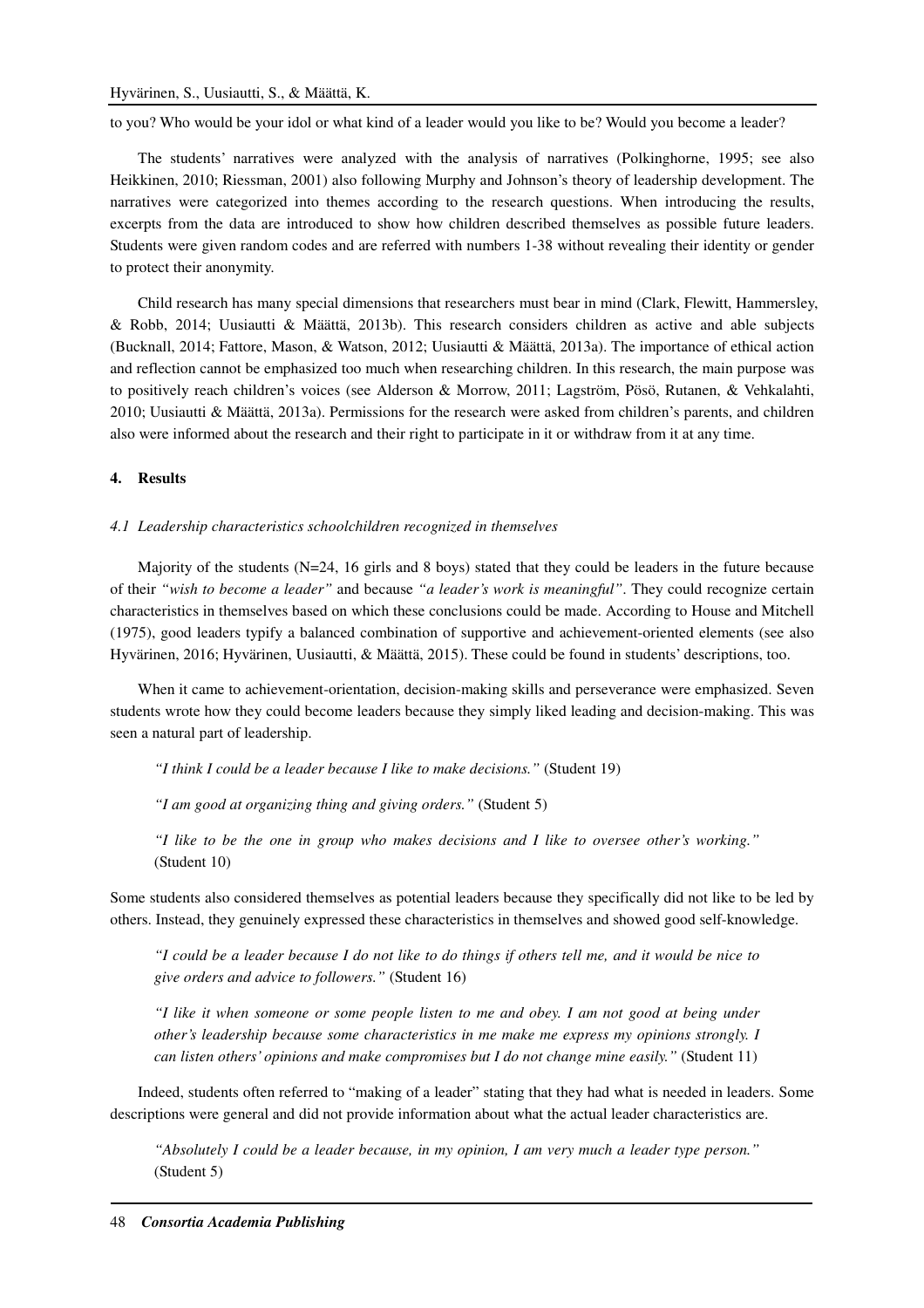In addition to various social skills, students (N=7) mentioned that to become a good leader and to be a leader, one has to persevere and be determined. An optimistic attitude toward work was seen important, especially when facing adversities.

*"I am a brave try harder, and I try again things that I cannot do well. If I fail in a task, I do it again."* (Student 11)

*"My strength as a leader would be that - - I finish the task that was given to me. I finish it."*  (Student 14)

*"My strength is that I am goal-oriented, determined. I also require that if something is wrong people would tell it straight without sugar-coating it. I want to achieve something great."*  (Student 10)

In addition, determination and perseverance included that a leader has to be sometimes strict, too. Good leaders were helpful and demanded that tasks were done properly, but they also set example to their followers. Five students described how they possessed these leader characteristics.

*"If I would be a leader, I would be strict. And I would work too and not just delegate all tasks to my employees."* (Student 21)

However, students were able to see the social side of leadership, too, and evaluate their supportive leadership (see House & Mitchell, 1975; Hyvärinen, 2016; Hyvärinen, Uusiautti, & Määttä, 2015) features. It became clear that certain social traits were considered leader characteristics. Such traits were good social skills, including honesty and trustworthiness. Seven students wrote that they possessed so good social skills that they could be leaders. They described that they were good at listening to others and got along with various people, which were regarded as good leadership characteristics and much needed in a leader's work.

*"I think I could be a leader because - - I also can listen to what others want to say."* (Student 19)

*"I could [be one] because in this job you have to get along with different kinds of people."*  (Student 7)

Related to social skills, students stated honesty and trustworthiness as leadership characteristics they also possessed. Leaders have to express their opinions honestly and be genuine. In addition, the followers have to be able to trust them.

*"I am honest."* (Student 35)

Trustworthiness was described as ability to act in a considerate manner. Also fairness and honesty increased leaders' trustworthiness in students' narratives.

*"I could be a leader because many people trust me. I am responsible and take care of my duties as fast as I can. - - I am good at listening."* (Student 2)

*"I am trustworthy and do my job as well as I can."* (Student 7)

Consideration and thoughtfulness was described in several students' (N=6) narratives. Paying attention to other people and their feelings, and self-regulation when interacting with others were recognized as important leader characteristics.

*"I consider others' opinions."* (Student 2)

*"I stay calm and do not get mad very easily."* (Student 36)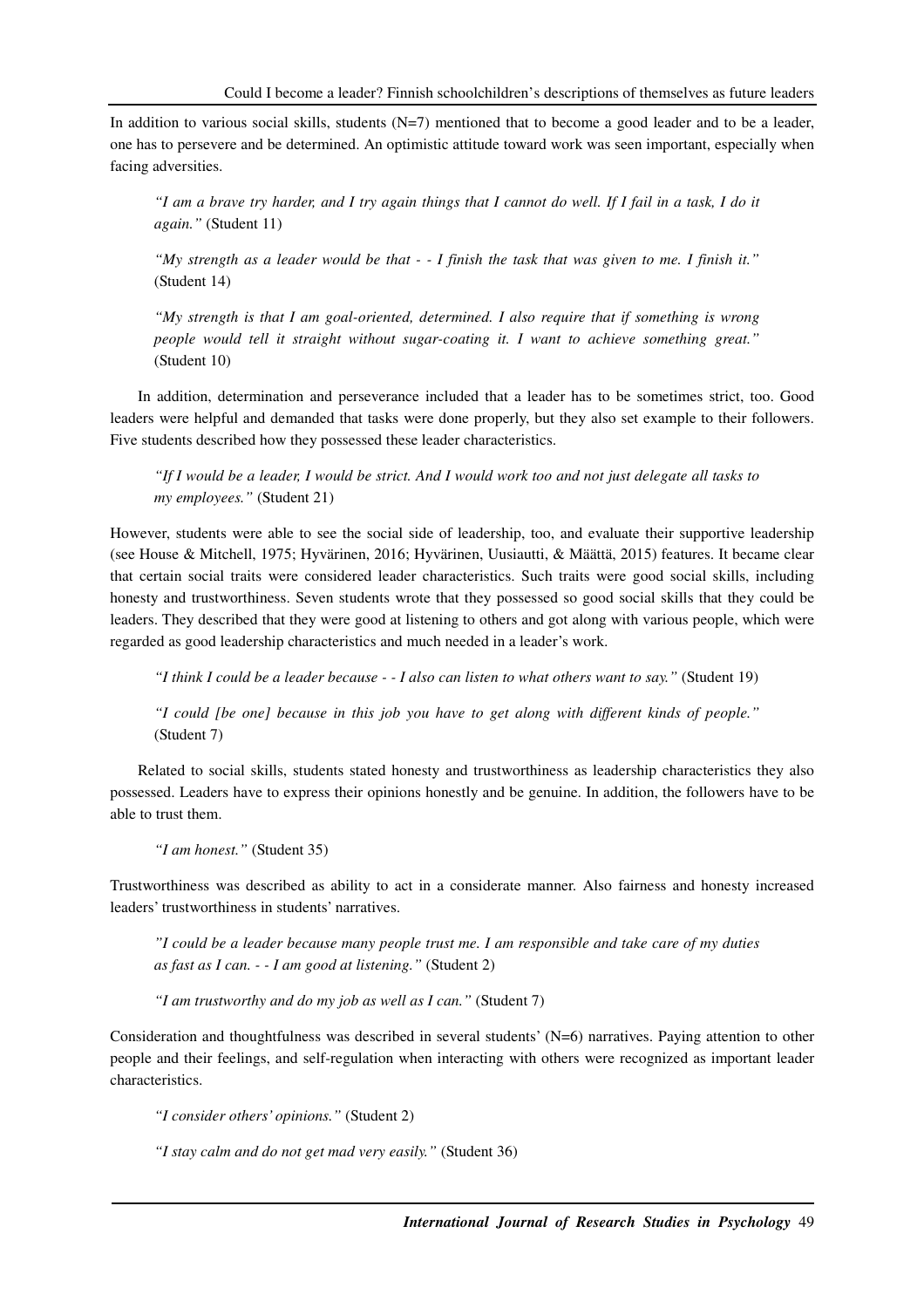*"I would be a good leader. I would respect my employees, negotiate with them, if something was bothering them."* (Student 6)

Optimism also was connected with a positive personality who expect good things to happen and consider others in a positive manner, too. Seven students thought that this would be one of their strengths as future leaders.

*"I am a very positive person with a good mood. I get along with others well and I have never done anything suspicious."* (Student 5)

*"My strength is that I always look at the best."* (Student 10)

*4.2 Leadership characteristics schoolchildren considered important to obtain or develop* 

While students recognized that they already possessed some features that would be important for a future leader, they were also aware of other characteristics that they did not yet have or that they would like to develop in themselves. These characteristics were considered here as children's descriptions of an ideal leader in the future and reveal how they perceived the necessary development as a leader.

The main features to obtain if wanting to become a good leader included experience, self-control, and courage. Lack of experience was mentioned by 13 students. They described their experiences not knowing enough, not possessing necessary skills (e.g., language skills or decision-making skills), or unfamiliarity with a leadership position.

*"My deficiency would be that I do not know how to be a leader."* (Student 1)

*"I would not always come up with a solution."* (Student 38)

Lack of self-control and determination would also hinder one's career as a leader. Students understood that they need to control their behavior and moods in order to be good leaders.

*"I can sometimes be so lazy, and that would not probably be a good trait for a leader."* (Student 20)

*"My worst side is that I lose my nerves quite easily and get mad about too pointless things."*  (Student 11)

The third feature was courage which also appeared as shyness. Seven students considered themselves unable to express their thoughts or control others as a leader. They understood that leaders have to enjoy being as the center of others' attention. However, these leadership skills are also learnable and can be developed by practicing.

*"Sometimes I am quite shy and quiet, so it would be difficult to control 'the followers'".* (Student 28)

*"My flaw would be that I would not dare to intervene in some things."* (Student 24)

*"I do not dare to speak aloud to many people."* (Student 12)

Altogether 13 students wrote that they would like to be good leaders in the future. Although in this research, the features of a good leader per se were not studied (cf. Hyvärinen, Uusiautti, & Määttä, 2017) but students' perceptions of leadership characteristics in themselves, the features mentioned represented elements of positive leadership. Students hoped that they could develop in social skills and determination to become good leaders. They wanted to be fair and considerate.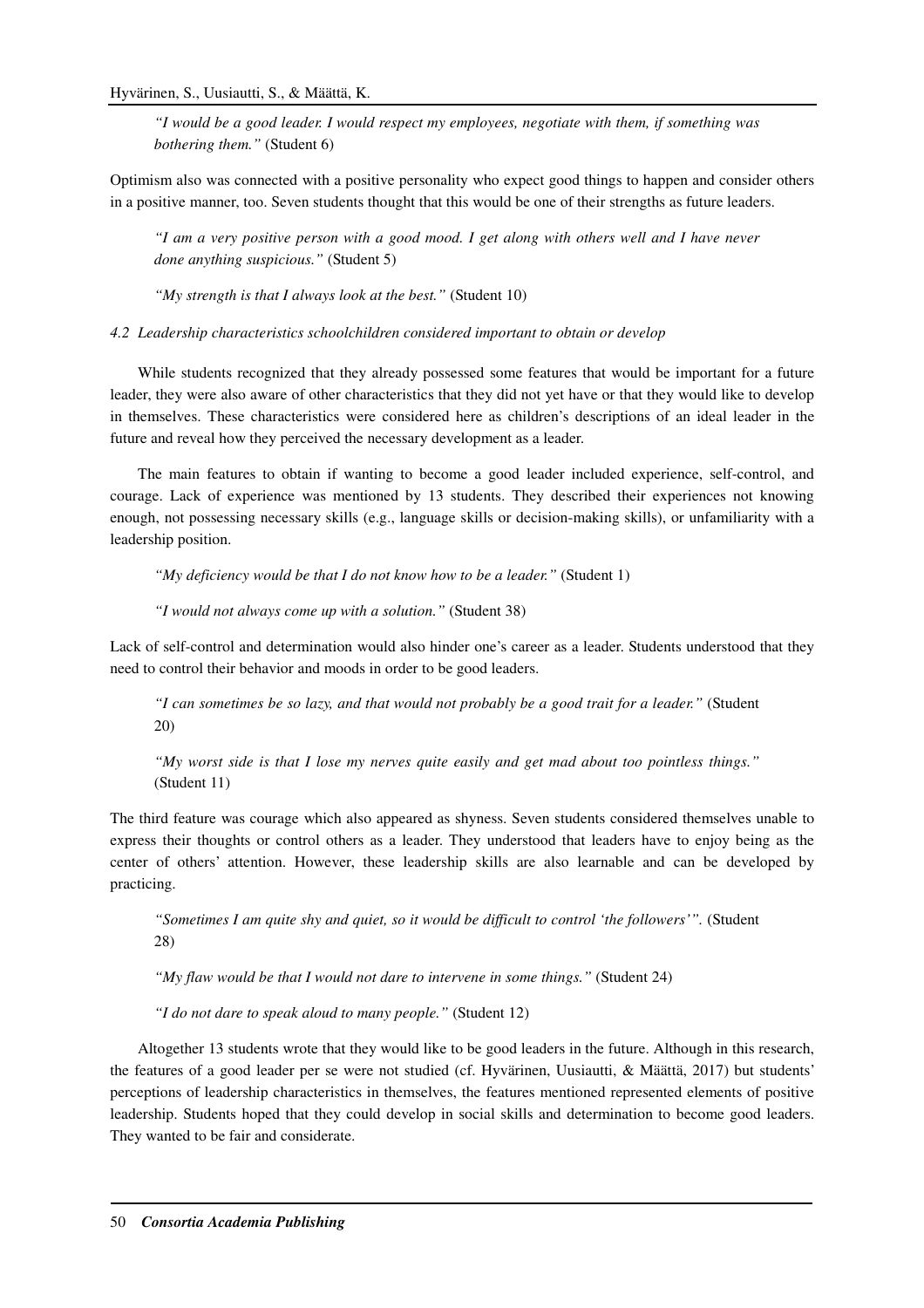*"I would like to be a nice leader and I would like that the employees would thrive at work and I would like to be honest."* (Student 35)

*"I would like to be fair and friendly to everyone."* (Student 26)

Determination was seen a feature that can be developed. Students seemed to regard diligence as a part of this trait, too, in addition to goal-orientation.

*"I would like to be a good leader; patient, understanding, and most of all, determined."* (Student 18)

*"I would also like to be the leader who works a lot for the leadership position."* (Student 14)

*4.3 Education and goal-orientation as paths to a leadership position* 

Students' narratives also included descriptions of how they thought they could become leaders in the future revealing that they understood it as a long-term process in which numerous factors have their own roles.

*Education and significant learning experiences -* Students wrote about their relationship with education and how the substance knowledge in leadership would be acquired through education. When they described meaningful learning experiences in basic education, the importance of certain school subjects was highlighted. First of all, seven students wrote how math skills would be beneficial for leaders.

*"Usually, math is the most beneficial."* (Student 33)

*"Some school subjects, such as math, would be very beneficial for a leader."* (Student 21)

Students (N=3) also recognized that school subjects that enhance presentation skills are beneficial for future leaders. Leaders need smooth presentation and communication skills, and students also mentioned that teamwork skills can be learned and practiced at school

*"School experiences like giving presentations and having a speech in front of the class would be beneficial to me then."* (Student 28)

*"Having a speech in front of the class and group work tasks could be good for you."* (Student 7)

In general, students realized that to become a leader, one has to educate oneself into that profession. Their narratives in this sense were very interesting because the students seemed to understand that leaders have to master leadership substance and study it, but were not able to express it very clearly in words.

*"By studying hard. Acquiring information about what a leader has to do."* (Student 7)

*"I would become a leader so, probably, that I would want to become a leader and I would read and study and apply for a leader's position. I think I could proceed quite well."* (Student 13)

*"I would become a leader so that I would perform all necessary education."* (Student 16)

Ten students wrote that they would become leader through training their skill or strength, or by focusing on a specific field where to proceed into a leadership position.

*"I could become a leader through something; if I was, for example, good at something at the university, I could become a leader because of it. I could proceed through various work experience."* (Student 35)

*"I could become a leader through sports."* (Student 24)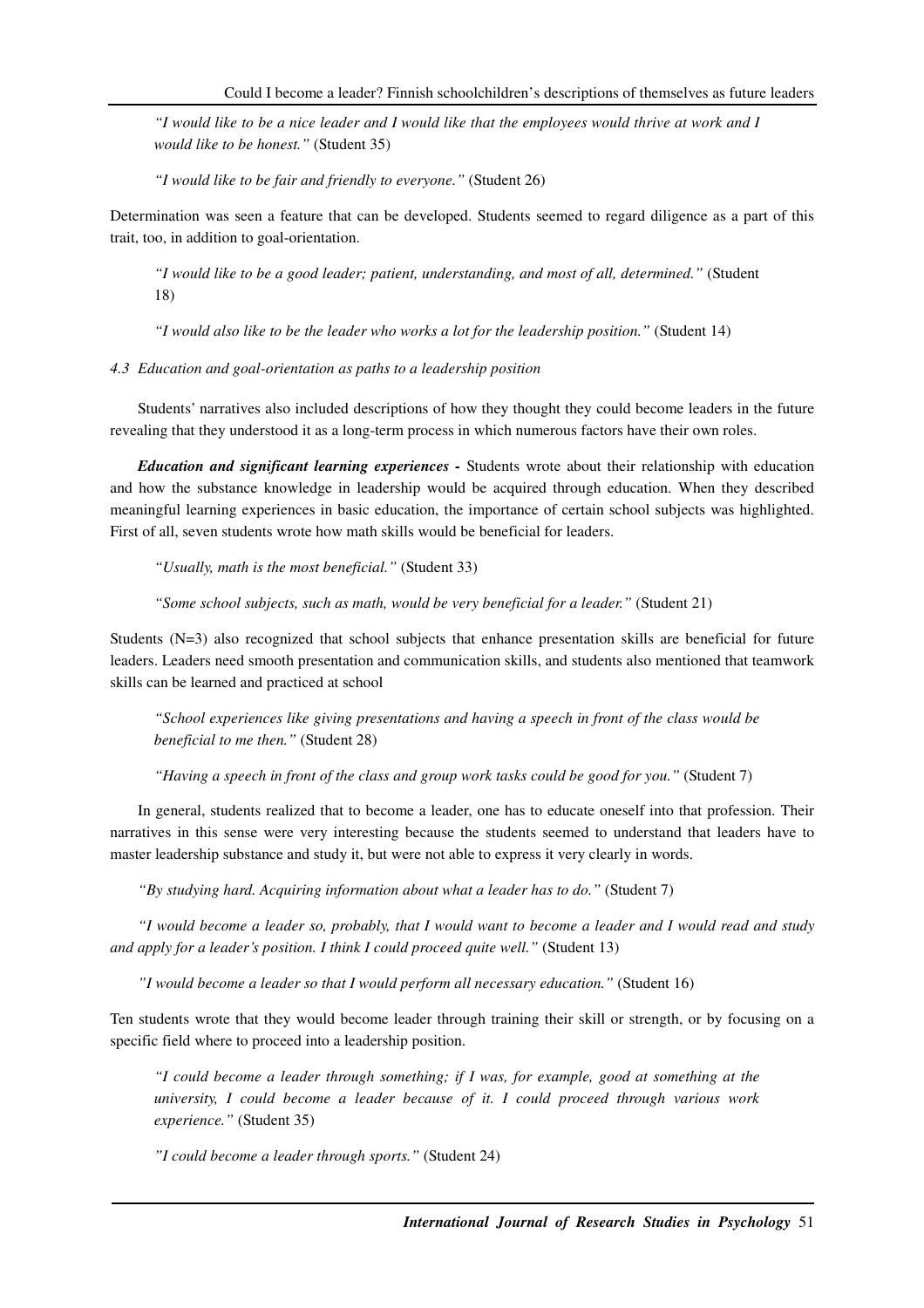Indeed, 11 students mentioned that meaningful learning experiences that took place in their hobbies, especially in sports, could enhance their future careers toward a leadership position. The students recognized that they had learned such skills and abilities in sports that would benefit them as leaders, too. They had learned to tolerate setbacks and persevere, and gained better self-esteem.

*"My basketball hobby is very beneficial because I learn to be an individual and mind my own business, and others, too."* (Student 15)

*"In my hobby, swimming, I have learned to be a survivor. I mean that I do my best and it is enough. I have gotten strong self-confidence. I know that when I do my best, I set my own records, and can perform better."* (Student 2)

*The significance of one's own choices and action -* One of the main steps toward a leadership position in students' narratives was to proceed step-by-step by working hard. They did not perceive the position as given but resulting from one's own work.

*"I would become a leader so that I would work a lot for it."* (Student 37)

*"I would become a good leader so that - - I would proceed one step at a time so that I would start from less impressing roles and would move slowly upwards."* (Student 16)

The first step in this path was to study hard at school. Nine students mentioned that to become a leader, one has to do well at school, study diligently, and be successful.

*"I could become a leader if I did well at school…"* (Student 21)

*"I could become a leader in some company due to good school grades and other studies."*  (Student 17)

What was significant was the realization that their own thoughts and acts mattered the most. If they wanted to become leaders, they should act accordingly and find ways to fulfill their dream. The importance of one's own decisive and goal-oriented action was described by ten students whereas only two students wrote that they could also become leaders by accident.

Students seemed to understand how comprehensively even their early decisions (e.g., at basic school) could influence their careers as possible future leaders positively and negatively. Studying hard and working hard were examples of choices they could already make. Another types of action was also described, such as impressing others with one's skills and talents, or investing in social relationships.

*"I would become a leader by action and practicing."* (Student 22)

*"I could proceed by helping others and being friendly."* (Student 24)

*"If I have decided something, I will do it. I will give a good impression to people, which is an impression that they really want me to work there."* (Student 5)

Belief in trying and learning was apparent in students' narratives:

*"I do not know if I would be the best leader but I would try to be one as well as I could."*  (Student 33)

*Everyone will not be—and does not have to become—a leader -* However, students' narratives were informative and realistic—also when it came to the fact that not everyone even can be or want to be a leader. While only four students reported that they will definitely be some sorts of leaders in the future, fourteen students wrote how and why they would not become a leader. Nine students wrote frankly why they do not wish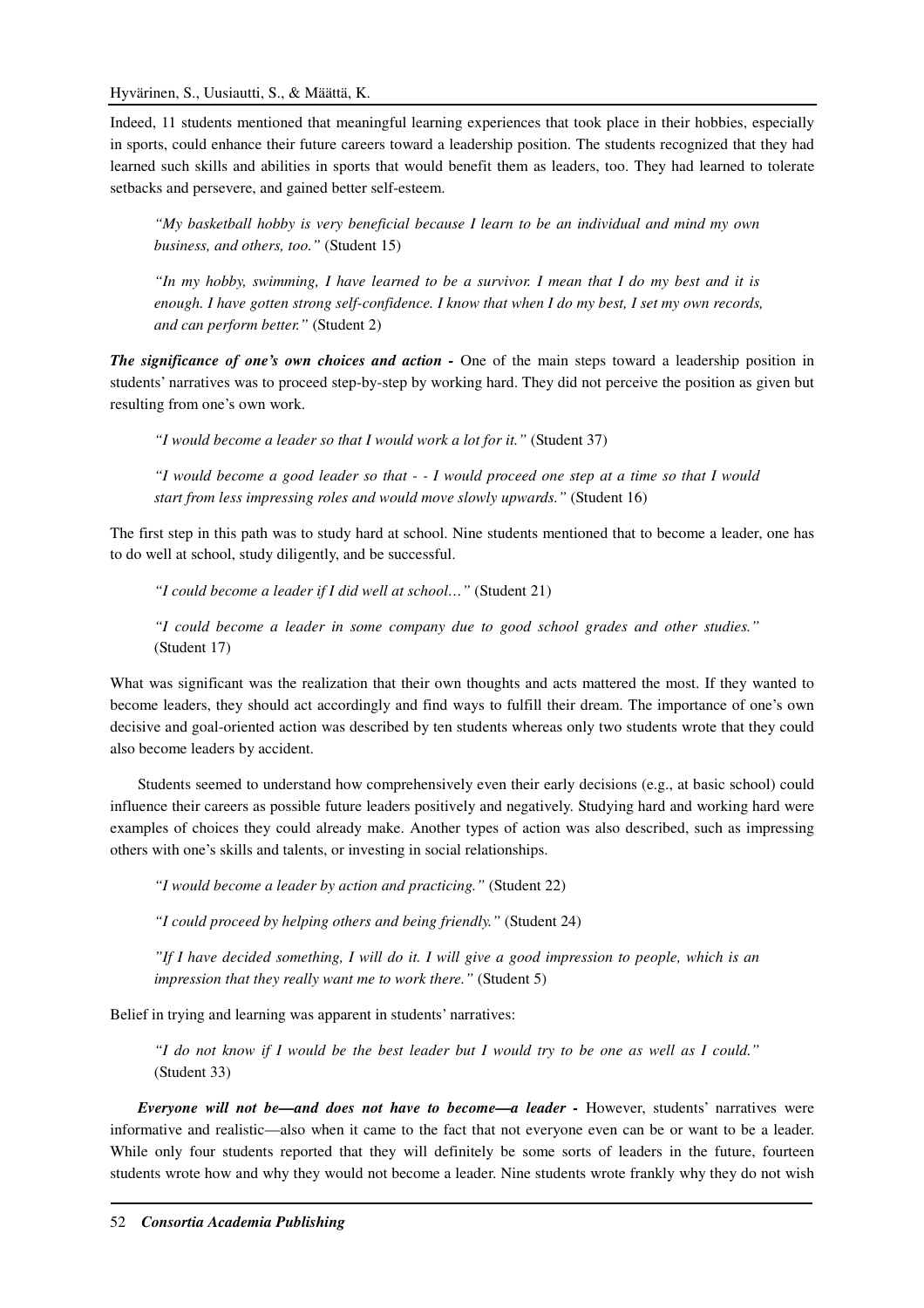to become leaders and five students did not know yet if they would become leaders. Of these 14 students, three were girls and 11 were boys.

Students mentioned that they would not be leaders because they did not have the necessary skills or characteristics.

*"I could not be a leader because I am bad at making decisions and bad at leading."* (Student 21)

*"I do not think that I could be a leader. I am already too shy anyways…"* (Student 29)

One reason might be the lack of leader models. For seven students, their mothers and fathers were leader models or idols, but some students also mentioned that they did not know anyone who worked as a leader.

*"Actually, I do not know any leaders and therefore, I cannot say who would be my leader idol."* (Student 18)

Those who knew they would not pursue a leader's career explained that they did not have the making of a leader or did not even want to become a leader. It is difficult to say based on these essays whether the reason for this was lack of self-esteem or self-appreciation or good self-knowledge and self-perception. In school, you see students who believe they do not have the chance or that becoming something is out their reach. On the other hand, there are students who already are aware of their strengths and interests, and therefore know that becoming a leader is not a part of their future dream.

*"I am almost certain that I will not become a leader because I do not even want to become a leader."* (Student 21)

And then there were students who just considered it as one option in the future.

*"I will not become other people's leader necessarily, that is still open. But I will be the leader of myself, and always will be."* (Student 2)

# **5. Discussion**

What did the schoolchildren's descriptions of leadership in general and their own possibilities to become leaders in the future reveal? First of all, they were able to identify some good leadership characteristics in themselves, such as decision-making skills and social skills. The students' descriptions could be viewed from the perspective of House and Mitchell's (1975) two elements of leadership: supportive and achievement-oriented. Achievement-oriented leaders expect top performances from themselves and their followers (see also Hyvärinen, Uusiautti, & Määttä, 2015), and pursue improved performances all the time (House & Mitchell, 1975). On the other hand, these kinds of leaders show trust in their own and their employees' expertise and development (House & Mitchell, 1975; Hyvärinen, Uusiautti, & Määttä, 2015). Supportive leaders also have trust in their employees' abilities but prioritize their well-being and needs. They are kind, caring, and easily approachable (House & Mitchell, 1975; Hyvärinen, Uusiautti, & Määttä, 2015). These leadership elements were visible in students' descriptions, too.

Students also could name other leadership characteristics that could merely be understood as skills and abilities (e.g., experience) that people acquire along their lifespan and are not inborn (see e.g., Hyvärinen, 2016; Seligman, Steen, Park, & Peterson, 2005). Indeed, several current leadership theories emphasize the idea of leadership as a set of learnable, tailored, and developing skills or strengths (Seligman, Steen, Park, & Peterson, 2005; Syväjärvi & Vakkala, 2012; Uusiautti et al., 2012). Students stated that the main features to obtain, if wanting to become a good leader, included experience, self-control, and courage. On the other hand, these opinions proved that students had understanding about the complexity of leadership role. They also were about their own abilities and strengths when contrasted to leadership development. Students realized that leadership development is a process influenced by various factors (see also Peila-Shuster, 2018). Furthermore, they knew that not everyone could or even wanted to become leaders.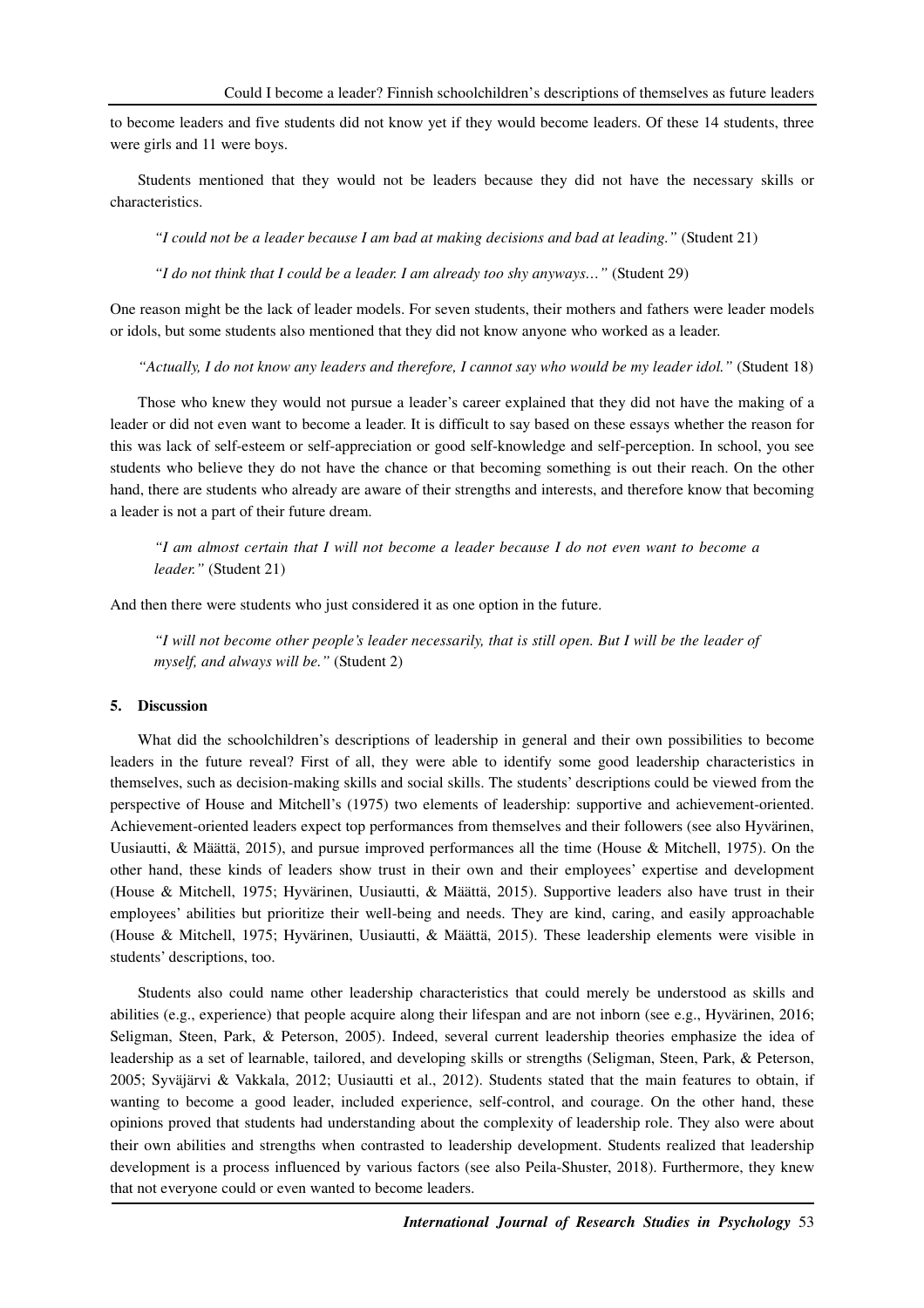# Hyvärinen, S., Uusiautti, S., & Määttä, K.

Regarding the latter notion, it would be interesting to know in detail what is the role of education at home and school in students' perceptions of whether they would or could become leaders (see Murphy & Johnson, 2011; Hyvärinen & Uusiautti, 2014; Hyvärinen, Uusiautti, & Määttä, 2014). It is a totally different thing if someone is told that he or she could not become leaders, than if the child knew his or her interests so well that he or she knew that would be happier in other type of job. The role of parents' and teachers' support and encouragement is therefore invaluable (see Hyvärinen & Uusiautti, 2014; Hyvärinen, Uusiautti, & Määttä, 2014; Maree, 2018; Peila-Shuster, 2018). Instead of determining children's opportunities based on their gender, background, or other insignificant features, they could look for the special strengths in children. For some of them, leadership might be the signature strength that can—were becoming fulfilled—help them lead a happy life (see Seligman, 2011). Therefore, it is especially interesting to see how students' narratives included the viewpoint of enjoying one's work. Good leaders seemed to find their work meaningful and enjoy it. This is closely connected with the idea of employing one's core strengths at work (Uusiautti & Määttä, 2015).

# **6. Conclusion**

By analyzing students' narratives about themselves as leaders and leadership characteristics, it was possible to obtain information about how they perceived leadership in general and what an ideal leader would be like. Their perceptions are genuine, and however, influenced by the surrounding society, media, school, family, and friends. It is not indifferent how leadership is manifested: this is what the future leaders will learn about leadership. It is up to educators at home and school and in the community to decide whether they want to maintain or renew traditional leadership conceptions in children.

It is also worth understanding that leadership development is "a self-reinforcing process" (Murphy & Johnson, 2011, p. 460). It means that helping to recognize and supporting the use of certain leadership traits and abilities in children, their leadership development will start positively already in childhood (see Hyvärinen & Uusiautti, 2014). By gaining confidence in their ability to lead a group, children is more likely to engage in leadership experiences that will boost their development as leaders. In this research, schoolchildren who already recognized potential future leaders in themselves probably had gained these positive leadership experiences.

Zaleznik (2001) felicitously pointed out that the development of each and every individual starts from the family—including leaders (see also Day, 2011). This means that the core of leadership development can be found in the understanding about one's chances, which is provided during childhood (see e.g., Green et al., 2012; Murphy & Johnson, 2011; Peila-Shuster, 2018). Murphy and Johnson (2011) have presented that the childhood and youth experiences form the basis of leadership development later in life (see also Ligon, Hunter, & Mumford, 2008; Madsen, 2007; Riggio & Mumford, 2011; White, Cox, & Cooper, 1992). This study shook the stereotypical viewpoints by showing that in this data, altogether 16 girls of 19 perceived themselves as future leaders, while the number of boys doing so was eight (of 19 boys).

It is encouraging to realize that many leadership elements, features and skills that support leadership development are being molded or ignited through early school- and education-related experiences (see Murphy & Johnson, 2011). The school and its elements such as social relationships and teaching with all different work methods provide future leaders with a good arena of practicing leadership skills (Hyvärinen, 2016). It is important to discuss what kinds of models and opportunities school provides for leadership. In the school environment, these might be just small daily things that support positive development toward leadership. How do we encourage students to work diligently, show empathy, practice teamwork, and bear responsibility? Through these conscious practices it is possible to arouse the early sense of professional identity too, by providing children with experiences of noticing what they are good at and what they enjoy doing, and what they could enjoy doing in the future, too (see also Maree, 2018; Peila-Shuster, 2018). The new National Core Curriculum of Basic Education (2014) in Finland has put emphasis on the practicing of important leadership and employment skills. Likewise, school management is based on the emphasis of shared leadership and providing good conditions for learning. It is reasonable to ask how leadership appears in the way of creating positive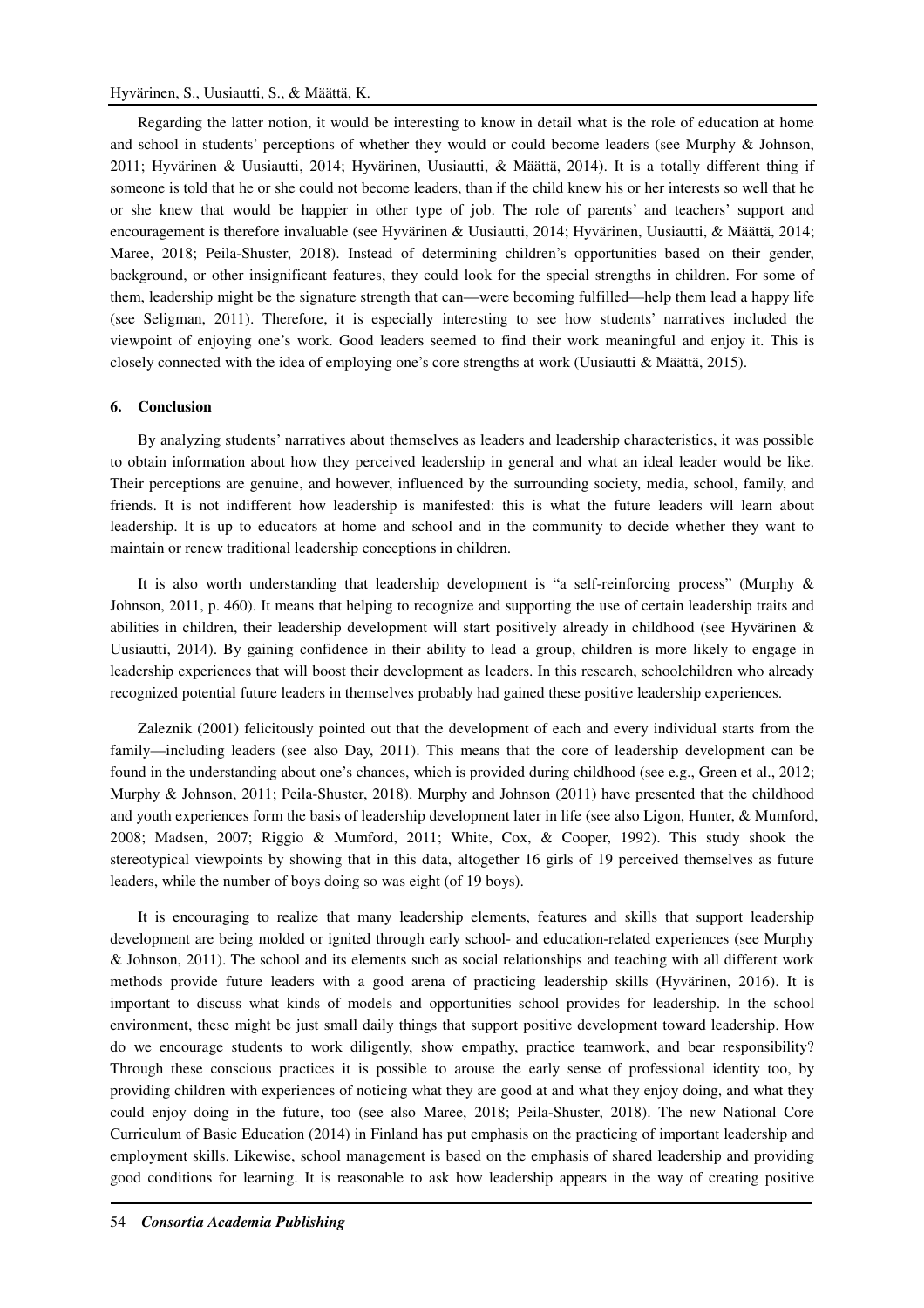atmosphere at school and in classrooms, how different types of skills and creativity are being noticed at school, and how students' personal strengths are supported and recognized (see also Määttä & Uusiautti, 2018; Uusiautti & Määttä, 2018)? This is a challenge for every school in their endeavor of supporting the development of future leaders—and their followers!

# **7. References**

- Alderson, P., & Morrow, V. (2011). *The ethics of research with children and young people: A practical handbook.*  London: Sage. https://doi.org/10.4135/9781446268377
- Allen, J. P., Hauser, S. T., Bell, K. L., & O'Connor, T. G. (1994). Longitudinal assessment of autonomy and relatedness in adolescent-family interactions as predictors of adolescent ego-development and self-esteem. *Child Development, 65*, 179–194. https://doi.org/10.2307/1131374
- Ansala, L., Uusiautti, S. & Määttä, K. (2015). Student unions as the way of learning democracy skills Successful Finnish university student activists' perceptions. *International Journal of Arts & Sciences, 8*(6), 31–44.
- Aubrey, J. S., & Harrison, K. (2004). The gender-role content of children's favorite television programs and its links to their gender-related perceptions. *Media Psychology, 6(*2), 111-146. https://doi.org/10.1207/s1532785xmep0602\_1
- Baltes, P. B. (1987). Theoretical propositions of life-span developmental psychology: On the dynamics between growth and decline. *Developmental psychology, 23*(5), 611–626. https://doi.org/10.1037/0012-1649.23.5.611
- Berscheid, E. (2002). Relationships with others: The human's greatest strength. In L. G. Aspinwall & U. M. Staudinger (Eds.), *A psychology of human strengths: Perspectives on an emerging field* (pp. 37–47). Washington, DC: APA.
- Bigler, R. S., Arthur, A. E., Hughes, J. M., & Patterson, M. M. (2008). The politics of race and gender: Children's perceptions of discrimination and the U.S. presidency. *Analyses of Social Issues and Public Policy, 8*(1), 83-112. https://doi.org/10.1111/j.1530-2415.2008.00161.x
- Bradley, R. H., & Corwyn, R. F. (2002). Socioeconomic status and child development. *Annual Review of Psychology, 53*, 371–399. https://doi.org/10.1146/annurev.psych.53.100901.135233
- Bruner, J. (1991). The narrative construction of reality. *Critical Inquiry, 18*(1), 1–21. https://doi.org/10.1086/448619
- Bucknall, S. (2014). Doing qualitative research with children and young people. In A. Clark, R. Flewitt, M. Hammersley, & M. Robb (Eds.), *Understanding research with children and young people* (pp. 69-84). London: Sage. https://doi.org/10.4135/9781526435637.n5
- Clark, A., Flewitt, R., Hammersley, M., & Robb, M. (Eds.) (2014). *Understanding research with children and young people.* London: Sage. https://doi.org/10.4135/9781526435637
- Day, D. (2000). Leadership development: A review in context. *The Leadership Quarterly, 11*(4), 581–613. https://doi.org/10.1016/S1048-9843(00)00061-8
- Day, D. (2011). Integrative perspectives on longitudinal investigations of leader development: From childhood through adulthood. *The Leadership Quarterly, 22*(3), 561–571. https://doi.org/10.1016/j.leaqua.2011.04.012
- Erikson, E. H. (1998). *The life cycle completed. Extended version with new chapters on the ninth stage of development by J. M. Erikson.* New York, NY: W. W. Norton & Company.
- Fattore, T., Mason, J., & Watson, E. (2012). Locating the child centrally as subject in research: Towards a child interpretation of well-being. *Child Indicators Research, 5*(3), 423–435. https://doi.org/10.1007/s12187-012-9150-x
- Green, J., Liem, G. A., Martin, A. J., Colmar, S., Marsh, H. W., & McInerney, D. (2012). Academic motivation, self-concept, engagement and performance in high school: Key processes from a longitudinal perspective. *Journal of Adolescence, 35*(5), 1111–1122. https://doi.org/10.1016/j.adolescence.2012.02.016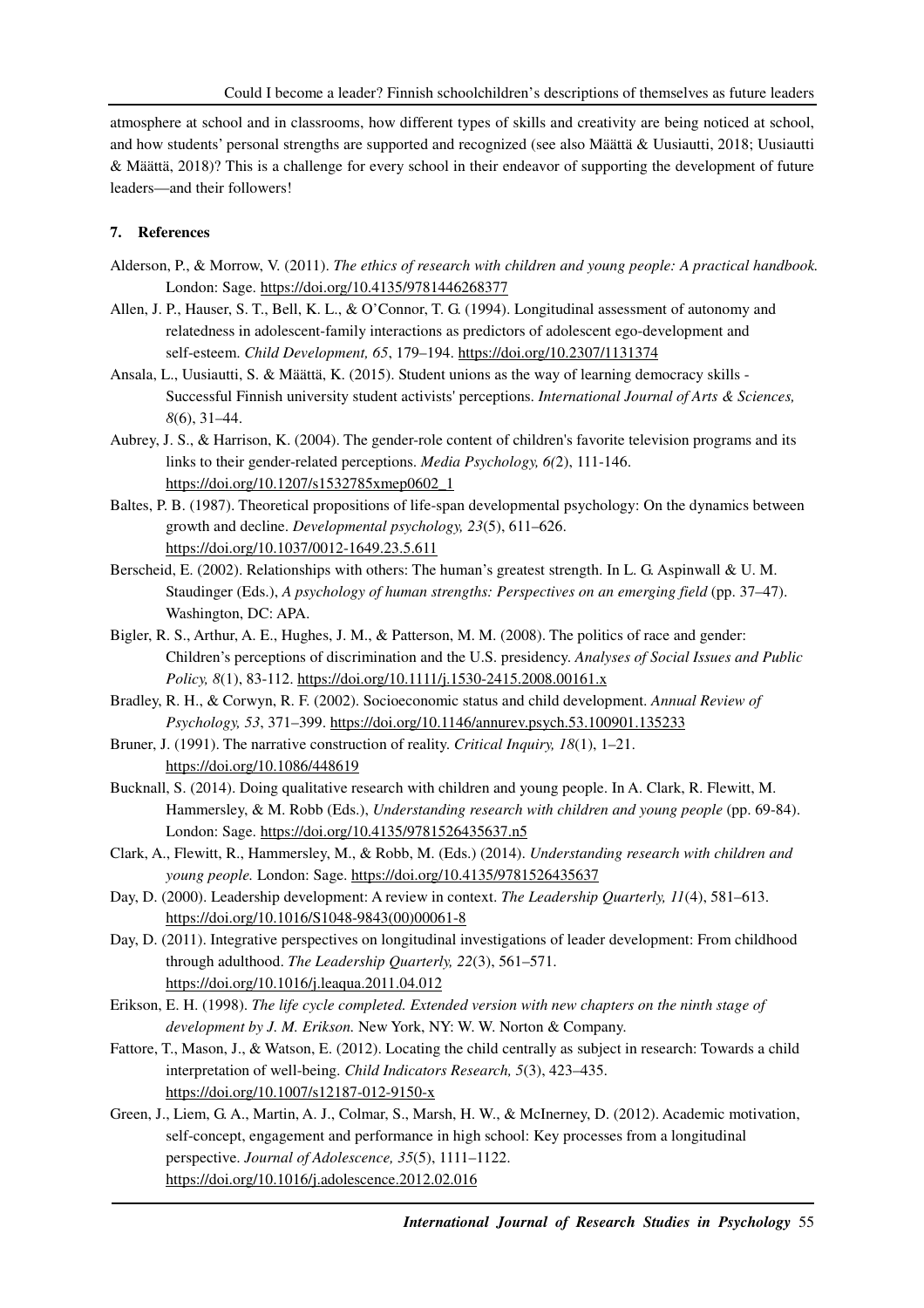- Hartman, S. J., & Harris, O. J. (1992). The role of parental influence in leadership. *Journal of Social Psychology, 132*(2), 153-167. https://doi.org/10.1080/00224545.1992.9922968
- Heikkinen, H. L. T. (2010). Narratiivinen tutkimus todellisuus kertomuksena [Narrative research the reality as a narrative]. In J. Aaltola & R. Valli (Eds.), *Ikkunoita tutkimusmetodeihin, Näkökulmia aloittelevalle tutkijalle tutkimuksen teoreettisiin lähtökohtiin ja analyysimenetelmiin* [Introduction to research methods. Viewpoints to theoretical premises and analyzing methods to beginning researchers] (pp. 143-159). Jyväskylä: PS-kustannus.
- Hoffner, C. (1996). Children's wishful identification and parasocial interaction with favorite television characters. *Journal of Broadcasting and Electronic Media, 40*(3), 389-402. https://doi.org/10.1080/08838159609364360
- House, R. J., & Mitchell, T. R. (1975). *Path goal theory of leadership.* Toronto: University of Toronto.
- Hyvärinen, S. (2016). *Monta polkua johtajuuteen: naisjohtajien urakertomuksia* [Many paths to leadership female leaders' career narratives]. Rovaniemi: Lapland University Press.
- Hyvärinen, S., & Uusiautti, S. (2014). Safe and encouraging home providing the countdown to leadership? Finnish female leaders' childhood memories. *Early Child Development and Care*, *184*(11), 1723-1740. https://doi.org/10.1080/03004430.2013.876626
- Hyvärinen, S., Uusiautti, S., & Määttä, K. (2014). Having many irons in the fire Finnish Female leaders' school memories. *Journal of Education and Learning, 3*(2), 1-13. https://doi.org/10.5539/jel.v3n2p1
- Hyvärinen, S., Uusiautti, S. & Määttä, K. (2015). "I do not let setbacks discourage me much" The composition of a Finnish female leader. *Journal of Educational and Developmental Psychology, 5*(2), 14–27. https://doi.org/10.5539/jedp.v5n2p14
- Hyvärinen, S., Uusiautti, S., & Määttä, K. (2017). What are good leaders made of? Finnish school children's descriptions of leadership. *Journal of Studies in Education, 7*(4), 173-194. https://doi.org/10.5296/jse.v7i4.12200
- Ladkin, D. (2010). *Rethinking leadership. A new look at old leadership questions.* Northampton, MA: Edward Elgar. https://doi.org/10.4337/9781849805346
- Lagström, H., Pösö, T., Rutanen, N., & Vehkalahti, K. (Eds.) (2010). *Lasten ja nuorten tutkimuksen etiikka* [The ethics of childhood and adolescence research]. Helsinki: Nuorisotutkimusverkosto.
- Lehtinen, E., Kuusinen, J., & Vauras, M. (2007). *Kasvatuspsykologia* [Educational psychology]. Helsinki: WSOY.
- Levinson, D. J. (1986). A conception of adult development. *American Psychologist, 41*(1), 3– 13. https://doi.org/10.1037/0003-066X.41.1.3
- Li, Y., Anderson, R. C., Nguyen-Jahiel, K., Dong, T., Archodidou, A., Kim, I.-H., Kuo, L-J., Clark, A.-M., Wu, X., Jadallah, M., & Miller, B. (2007). Emergent leadership in children's discussion groups. *Cognition and Instruction, 25*(1), 75–111. https://doi.org/10.1080/07370000709336703
- Lieblich, A., Tuval-Mashiach, R., & Zilber, T. (1998). *Narrative research: Reading, analysis and interpretation.*  Thousand Oaks, CA: Sage. https://doi.org/10.4135/9781412985253
- Ligon, G. S., Hunter, S. T., & Mumford, M. D. (2008). Development of outstanding leadership: a life narrative approach. *The Leadership Quarterly, 19*(3), 312–334. https://doi.org/10.1016/j.leaqua.2008.03.005
- Lord, R. G., & Hall, R. J. (2005). Identity, deep structure and the development of leadership skill. *The Leadership Quarterly, 16*(4), 591–615. https://doi.org/10.1016/j.leaqua.2005.06.003
- Madsen, S. R. (2006). Women university presidents: career paths and educational backgrounds. *European Academy Management*, 1–28. Retrieved from: http://works.bepress.com/susan\_madsen/18/
- Madsen, S. R. (2007). Learning to lead in higher education: insights into the family backgrounds of women university presidents. *Journal of Women in Educational Leadership, 5*(3), 183–200.
- Mahon, A., Glendinning, C., Clarke, K., & Craig, G. (1996). Researching children: methods and ethics. *Children & Society, 10*(2), 145-154.

https://doi.org/10.1002/(SICI)1099-0860(199606)10:2<145::AID-CHI19>3.0.CO;2-H

Maree, J. G. (2018). Promoting career development and life design in the early years of a person's life. *Early Child Development and Care, 188*(4), 425-436. https://doi.org/10.1080/03004430.2017.1345892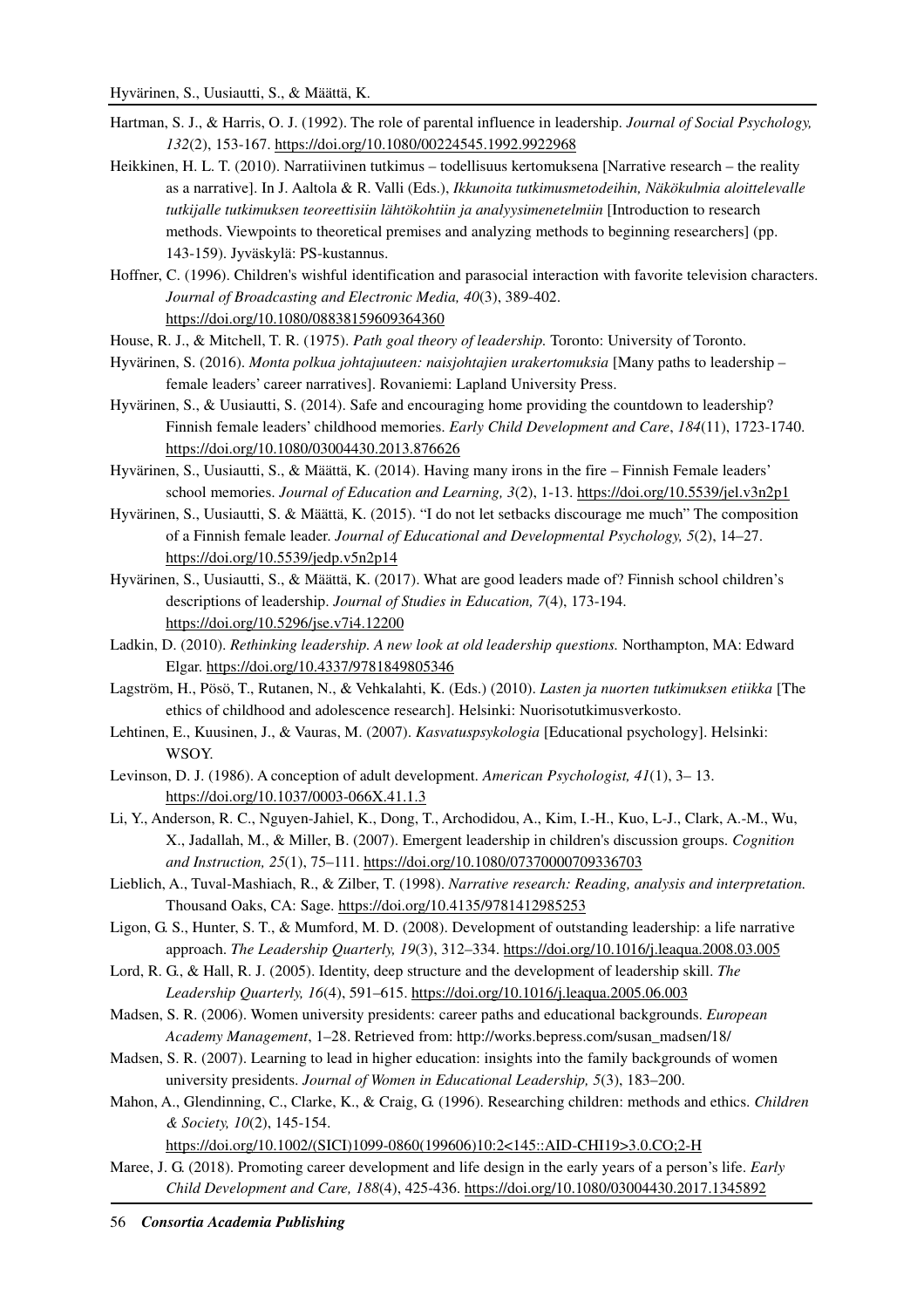- Matthews, M. S. (2004). Leadership education for gifted and talented youth: a review of the literature. *Journal for the Education of the Gifted, 28*(1), 77–113. https://doi.org/10.1177/016235320402800105
- Mitra, D. (2006). Increasing student voice and moving toward youth leadership. *The Prevention Researcher, 13*(1), 7–10.
- Murphy, S. E., & Johnson, S. K. (2011). The benefits of a long-lens approach to leader development: Understanding the seeds of leadership. T*he Leadership Quarterly, 22*(3), 459–470. https://doi.org/10.1016/j.leaqua.2011.04.004
- Myers, M. M., Slavin, M. C., & Southern, W. T. (1990). Emergence and maintenance of leadership among gifted students in group problem solving. *Roeper Review, 12*(4), 256–261. https://doi.org/10.1080/02783199009553287
- Määttä, K., & Uusiautti, S. (2018). *The psychology of study success in universities.* New York, NY: Routledge.
- *National Core Curriculum for Basic Education.* (2014). Helsinki: Finnish National Board of Education.
- Retrieved from: http://www.oph.fi/.../163777\_perusopetuksen\_opetussuunnitelman\_perusteet\_2014.pdf Northouse, P. G. (2013). *Leadership: Theory and practice.* (6th ed.). Thousand Oaks, CA: Sage.
- Peele, G. (2005). Leadership and politics: A case for a closer relationship? *Leadership, 1*(2), 187–204. https://doi.org/10.1177/1742715005051858
- Peila-Shuster, J. J. (2018). Fostering hope and career adaptability in children's career development. *Early Child Development and Care, 188*(4), 452-462. https://doi.org/10.1080/03004430.2017.1385610
- Polkinghorne, D. E. (1995). Narrative configuration in qualitative analysis. In J. A. Hatch, & R. Wisniewski (Eds.), *Life history and narrative* (pp. 5-23). London: Falmer Press. https://doi.org/10.1080/0951839950080103
- Riessman, C. K. (2001). Analysis of personal narratives. In J. F. Gubrium, & J. A. Holstein (Eds.), *Handbook of interview research: Context & method* (pp. 695-710). Thousand Oaks, CA: Sage. https://doi.org/10.4135/9781412973588.d40
- Riessman, C. K. (2008). *Narrative methods for the human sciences*. Los Angeles, CA: Sage.
- Riggio, R. E., & Mumford, M. D. (2011). Introduction to the special issue: Longitudinal studies of leadership development. *The Leadership Quarterly, 22*(3), 453–456. https://doi.org/10.1016/j.leaqua.2011.04.002
- Salmela, M., & Uusiautti, S. (2017). How to implement the narrative approach in different phases of a positive psychological research? A four-dimensional analysis. *International Journal of Research Studies in Psychology, 6*(1), 43-55. https://doi.org/10.5861/ijrsp.2017.1704
- Seligman, M. E. P. (2011). *Flourish. A visionary new understanding of happiness and well-being*. New York, NY: FreePress.
- Seligman, M. E. P., Steen, T. A., Park, N., & Peterson, C. (2005). Positive psychology progress. Empirical validation of interventions. *American Psychologist, 60*(5), 410-421. https://doi.org/10.1037/0003-066X.60.5.410
- Snyder, C. R., & Lopez, S. J. (2002). The future of positive psychology. A declaration of independence. In C. R. Snyder & S. J. Lopez (Eds.), H*andbook of positive psychology* (pp. 751-767). Oxford: Oxford University Press.
- Syväjärvi, A., & Vakkala, H. (2012). Psykologinen johtamisorientaatio-positiivisuuden merkitys ihmisten johtamisessa [Psychological leadership orientation-the meaning of positivity in people management]. In J.Perttula, & A. Syväjärvi (Eds.), J*ohtamisen psykologia-Ihmisten johtaminen muuttuvassa työelämässä*  [Psychology of leadership-People management in changing working life] (pp. 195-226). Jyväskylä: PS-kustannus.
- Uusiautti, S., & Määttä, K. (Eds.) (2013a). *How to study children? Methodological solutions of childhood research*. Rovaniemi: Lapland University Press.
- Uusiautti, S., & Määttä, K. (2013b). Many dimensions of child research. In S. Uusiautti, & K. Määttä (Eds.), *How to study children? Methodological solutions of childhood research* (pp. 11-27). Rovaniemi: Lapland University Press.
- Uusiautti, S., & Määttä, K. (2013c). Brisk attitude and optimism: Top workers' childhood experiences forming the basis of success at work. *European Journal of Educational Research, 2*(2), 69–82.